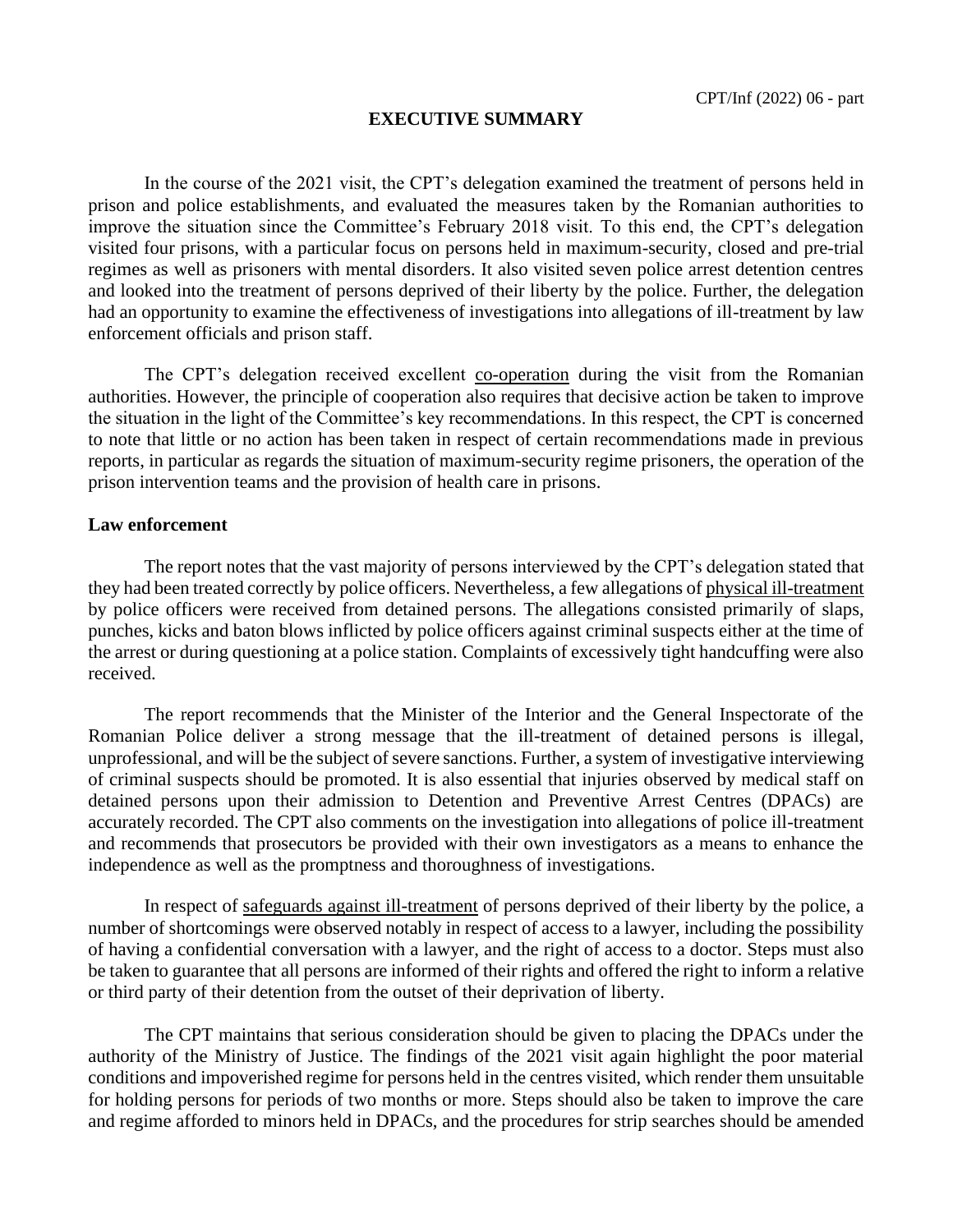to avoid persons being completely naked during the process. As for health care, it was generally adequate with the exception of screening for blood-borne viruses in new arrivals. Finally, the CPT wishes to be reassured that the new DPACs will meet the minimum standards for holding remand prisoners for periods of two months or more.

## **Prison establishments**

The CPT notes the ongoing investment in the reform of the prison system as outlined in the updated Action Plan for the period 2020-2025. Nevertheless, the challenges remain extensive: improving the living conditions, offering a range of purposeful activities for prisoners to assist them in preparing for reintegration into the community, increasing prison staff numbers and ensuring that health care services in prisons meet the needs of prisoners.

Moreover, overcrowding remains a serious problem, with the prison estate operating at 127% of its official capacity. Certain establishments visited such as Craiova and Mărgineni Prisons were operating above 150% of their capacity. Such levels of overcrowding lower the overall quality of life in a prison and undermine efforts at preparing prisoners for reintegration into the community. The Romanian authorities should take the necessary steps to ensure that all persons in prison are held in decent conditions and with those living in in multiple-occupancy cells afforded a minimum of 4m² of living space each (excluding the sanitary annexe) and increase use of alternatives to imprisonment.

The majority of persons met by the CPT's delegation indicated that they had been treated correctly by staff. This was notably the case at Galati Prison where relations between prisoners and staff appeared calmer and more respectful compared to the 2018 visit. Nevertheless, a considerable number of allegations of physical ill-treatment of prisoners by prison staff were received, including by members of the masked intervention groups, at Giurgiu Prison in particular. Allegations were also received at Craiova Prison and to a lesser extent at Mărgineni and Galaţi Prisons. The situation was particularly alarming at Giurgiu Prison where the delegation received credible allegations of several persons having been repeatedly subjected to blows to the soles of their feet: a torture method known as *falaka*. The report again raises serious concerns over the lack of recording of and reporting on injuries by the health care service and failures to investigate allegations of ill-treatment effectively.

More generally, particular emphasis should be placed on the supervisory responsibilities of senior and middle managers paying special attention to the actions of staff under their responsibility and on prison officers being trained in control and restraint techniques. Further, the management in every prison should reiterate to all prison staff that verbal abuse, notably of a racist nature, and goading of prisoners is unprofessional and not acceptable. It is also important that CCTV systems are rendered fully operational in all prisons as a safeguard against ill-treatment. Likewise, all investigations into cases of alleged ill-treatment of detained persons by prison staff must strictly comply with the criteria of effectiveness as set out by the European Court of Human Rights.

Although instances of inter-prisoner violence appeared to be lower than in 2018, it nevertheless remains a concern, notably at Giurgiu and Galaţi Prisons. The authorities' duty of care for prisoners requires that each prison establish a clear anti-bullying strategy. Such a strategy must include investing more resources in additional staff and developing staff professionalism and training as well as offering detained persons a purposeful regime and decent living conditions. It must also ensure that a proper cell share risk assessment is carried out before placing a person in a particular cell.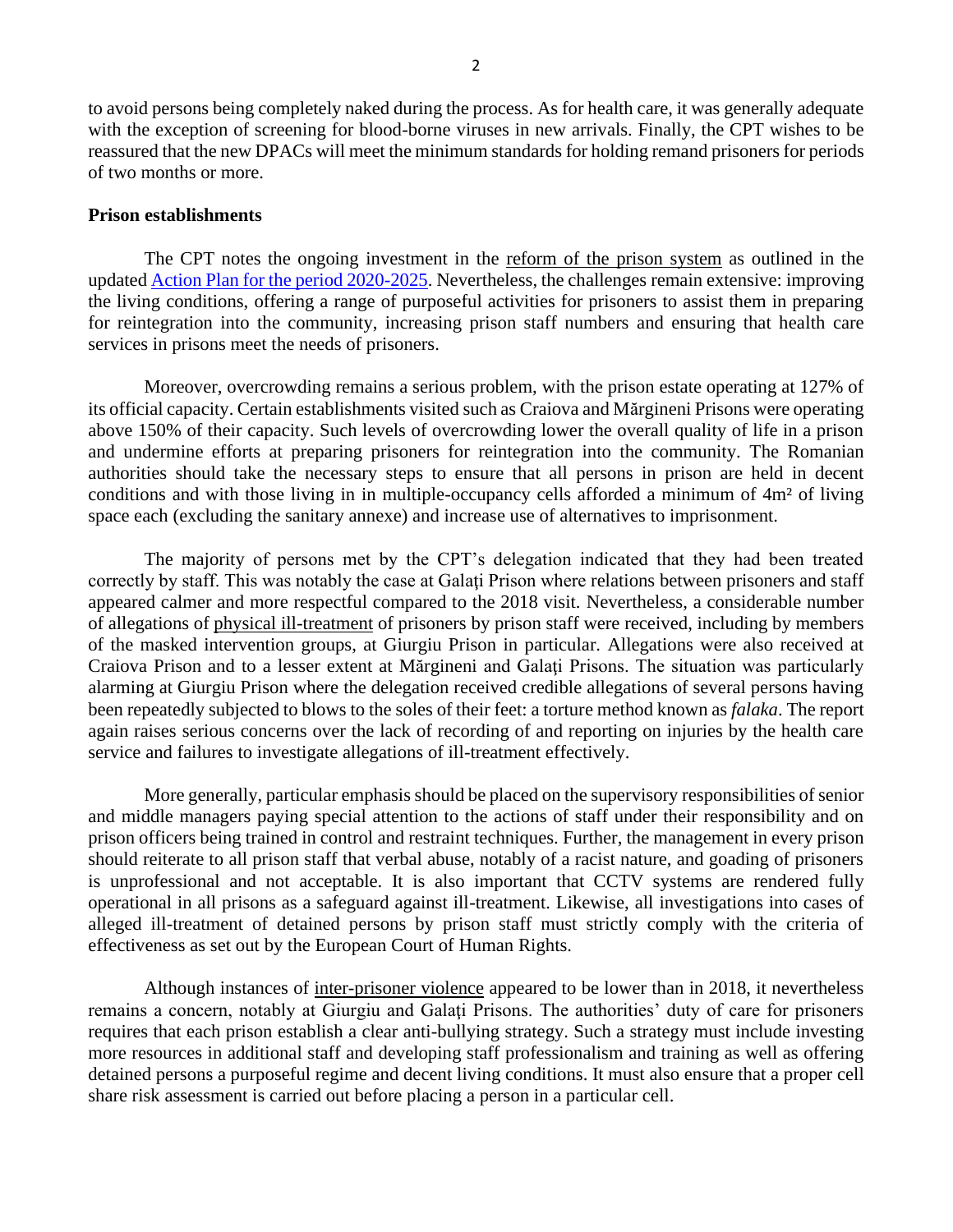Material conditions in all the prisons visited were generally poor, with cells dilapidated and lacking equipment (storage space, tables and chairs), and mattresses and bedding worn out and infested with bed bugs and cockroaches. Many complaints were received about the very limited access to hot water as well as in respect of the insufficient in-cell heating in winter. Further, many cells were severely overcrowded, notably at Craiova and Mărgineni Prisons, with persons often afforded a mere 2m² of living space each. Moreover, sanitary facilities were often in a poor state of repair and detained persons were not provided with appropriate quantities of detergent and hygiene products.

In all the prisons visited, it was difficult to evaluate the range of activities on offer to prisoners given the restrictions imposed by the Covid-19 pandemic. However, it is evident that much more needs to be done to provide prisoners with purposeful activities with a view to preparing them for reintegrating into the community. In particular, the regime for remand prisoners remains very poor, with persons confined to their cells for 22 hours or more per day; a comprehensive regime of daily out-of-cell activities should be put in place for them. Steps should also be taken to replace the current credits system with a more qualitative assessment of the activities undertaken by the socio-educative team in each prison.

The CPT considers that the maximum-security regime should be reviewed with a view to offering more out-of-cell time and a greater range of activities. In addition, the policy of hand (and ankle) cuffing high-risk prisoners should be thoroughly reviewed to ensure that the measure is exceptional and based on an individual and comprehensive risk assessment

As regards the provision of health care services in the prisons, the findings of the 2021 visit showed that there had been some progress made since 2018, including in respect of the administrative independence of prison health care services from prison management and staff. Nevertheless, much remains to be done to improve the quality of care for prisoners, including: increasing staffing levels; furnishing all prisons with basic and emergency medical equipment; guaranteeing medical confidentiality; improving the recording of injuries; ensuring comprehensive medical screening upon admission to prison; and the adoption of a comprehensive strategy to assist persons with drug-related issues. Steps should also be taken to improve coordination with local public health services and to put in place a system of oversight by the Ministry of Health in conjunction with the Ministry of Justice.

There is also a need to improve mental health care in prisons. The situation at Craiova and Mărgineni Prisons was particularly detrimental for persons suffering from a mental health illness. The lack of psychiatric input was compounded by persons being held in an environment, including accommodation in large dormitories, which exacerbated their condition. All prisons must have appropriate psychiatric input from both a psychiatrist and nurses dedicated to mental health. Those establishments such as Craiova Prison with a supposedly designated mental health unit must provide an environment that is beneficial for persons with mental disorders.

The CPT again emphasises the urgency of reinforcing staffing levels in the prisons visited, based upon a review of the role and duties of prison staff. High priority should also be given to both initial and in-service training for staff. As regards the masked intervention groups that operate in those establishments which accommodate prisoners under the maximum-security regime, the CPT has long questioned their *raison d'être* and *modus operandi*. In the light of the delegation's findings during the 2021 visit, the CPT reiterates its belief that these groups be dissolved, and that the staffing complement on the maximum-security regime wings be augmented and that a dynamic security approach be adopted.